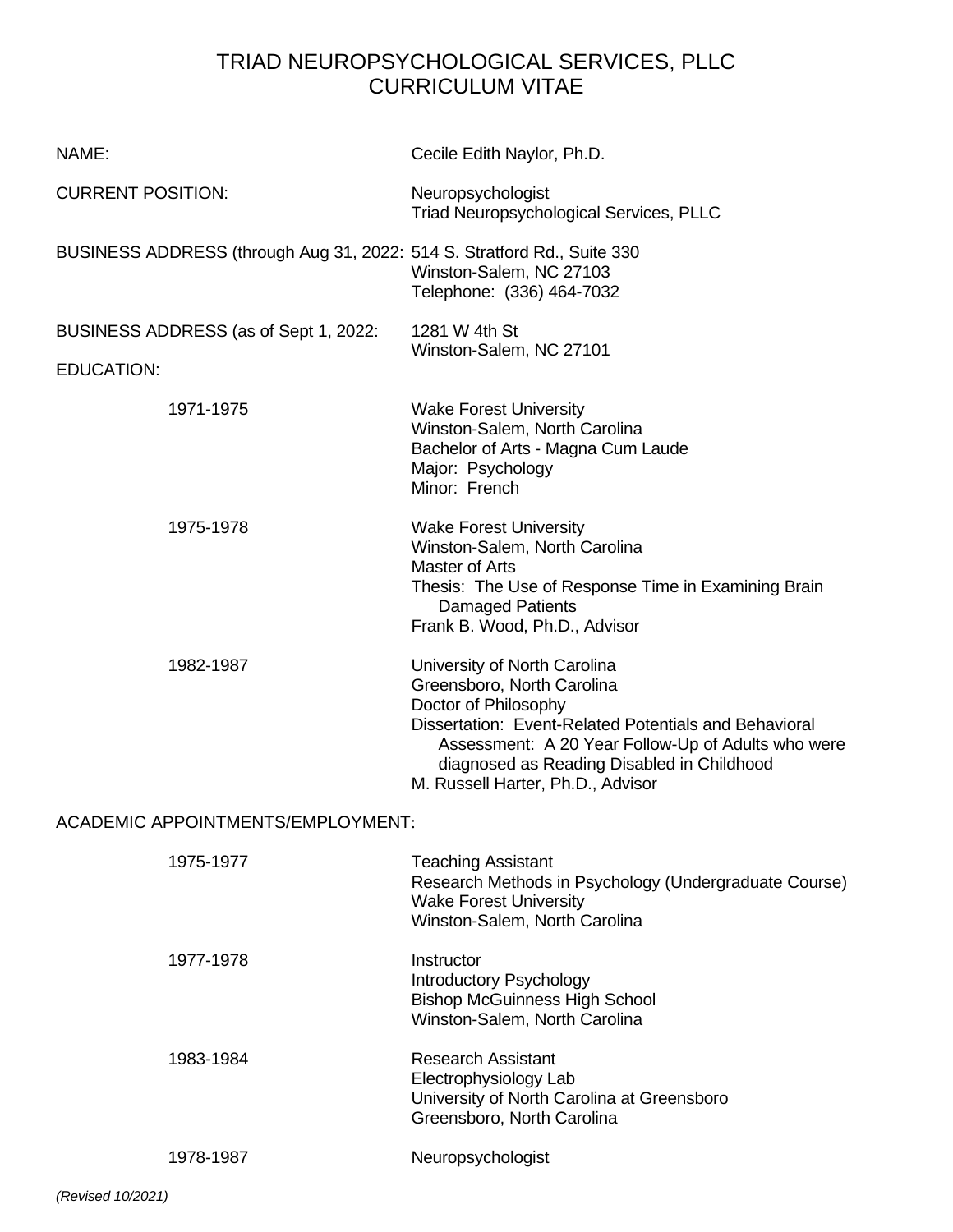| 1990          | Wake Forest University School of Medicine<br>Winston-Salem, North Carolina<br>Visiting Instructor<br>Introductory Psychology<br><b>Winston-Salem State University</b><br>Winston-Salem, North Carolina |
|---------------|--------------------------------------------------------------------------------------------------------------------------------------------------------------------------------------------------------|
| 1987-1990     | Research Instructor, Department of Neurology<br>Wake Forest University School of Medicine<br>Winston-Salem, North Carolina                                                                             |
| 1990-1994     | Research Assistant Professor, Department of Neurology<br>Wake Forest University School of Medicine<br>Winston-Salem, North Carolina                                                                    |
| 1995-1996     | <b>Adjunct Professor</b><br><b>Psychological Assessment</b><br><b>High Point University</b><br><b>Madison Park Campus</b><br>Winston-Salem, North Carolina                                             |
| 1994-2010     | Assistant Professor, Department of Neurology<br>Wake Forest University School of Medicine<br>Winston-Salem, North Carolina                                                                             |
| 2010-2012     | Associate Professor, Department of Neurology<br>Director, Section of Neuropsychology<br>Wake Forest University School of Medicine<br>Winston-Salem, North Carolina                                     |
| 2012- present | Founder and owner<br>Triad Neuropsychological Services, PLLC<br>Winston-Salem, North Carolina                                                                                                          |

## INSTITUTIONAL SERVICE:

Dr. Naylor served on various medical school committees in development of the Rehabilitation Program, both inpatient and outpatient, including but not limited to obtaining CARF accreditation. She regularly participated in medical student Standardized Patient Assessment evaluations.

# TEACHING/TRAINING

2009-2012 Dr. Naylor taught a Neurology resident class that met monthly to quarterly, depending on need, and addressed program and work efficiency.

December 2011 - May 2012 Dr. Naylor supervised 7 school psychologists from 4 surrounding counties who were being certified to provide TBI services in the public school system.

September 2014 - February 2015 Dr. Naylor supervised 6 psychologists from 4 surrounding counties who were being certified to provide TBI services in the public school system.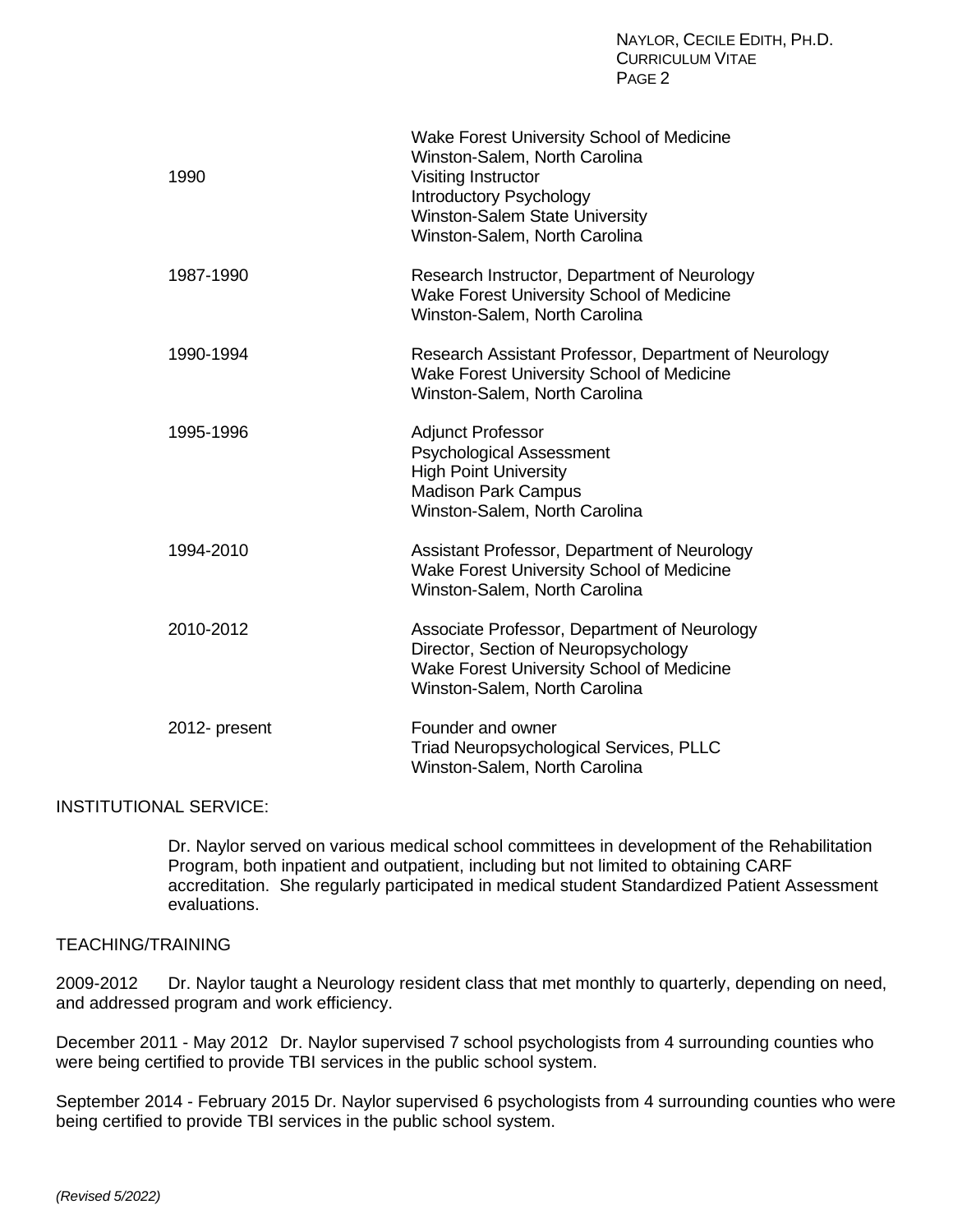December 2018 – December 2019 Dr. Naylor supervised 7 school psychologists from 2 surrounding counties who were being certified to provide TBI services in the public school system.

August 2020 – May 2021 Dr. Naylor supervised 11 school psychologists from 4 surrounding counties who were being certified to provide TBI services in the public school system.

October 2021 – May 2022 Dr. Naylor supervised 4 school psychologists from a nearby county who were being certified to provide TBI services in the public school system.

# PROFESSIONAL MEMBERSHIPS:

National Academy of Neuropsychology American Psychological Association

HONORS AND AWARDS:

1971-1975 Wake Forest University Phi Beta Kappa

## PROFESSIONAL INTERESTS:

Major interests include the evaluation and treatment of acquired brain injury, learning disability, attention deficit disorder, or other neurological illnesses. Her specialization is in remediation of cognitive deficits, particularly deficits in attention, executive functioning, memory, and processing problems. She also has a long history of research and clinical service delivery in the areas of learning disability and attentional disorders, for both children and adult. In addition to clinical service delivery, she has participated in clinical trials originating from a variety of medical school departments to determine efficacy of pharmacologic and surgical treatment of a wide array of disorders that affect higher cortical functioning and require neuropsychological assessment for quantification. Research interests have included functional imaging of learning disability and mild TBI, investigating neurophysiological and behavioral correlates of the disorders.

## PAST GRANT HISTORY:

Participation in the following Clinical Trials providing Neuropsychological Assessment:

RECON: Randomized Evaluation of Carotid Occlusion and Neurocognition Protocol Number 5R01NS048212-02, BG05-473 2006-2012 Joanne Festa, Ph.D., Co-Investigator & Randolph S Marshall, M.D., Co-Investigator John Wilson, M.D., on site PI

NEAD: Neurodevelopmental Effects of Antiepileptic Drugs – Amendment #3R Protocol Number 1 RO1 NS38455-01A2 Medical College of Georgia MEDTOX Laboratories 2001-2012 Kimford J. Meador, M.D., Principal Investigator Maria Sam, M.D., Director of Clinical Center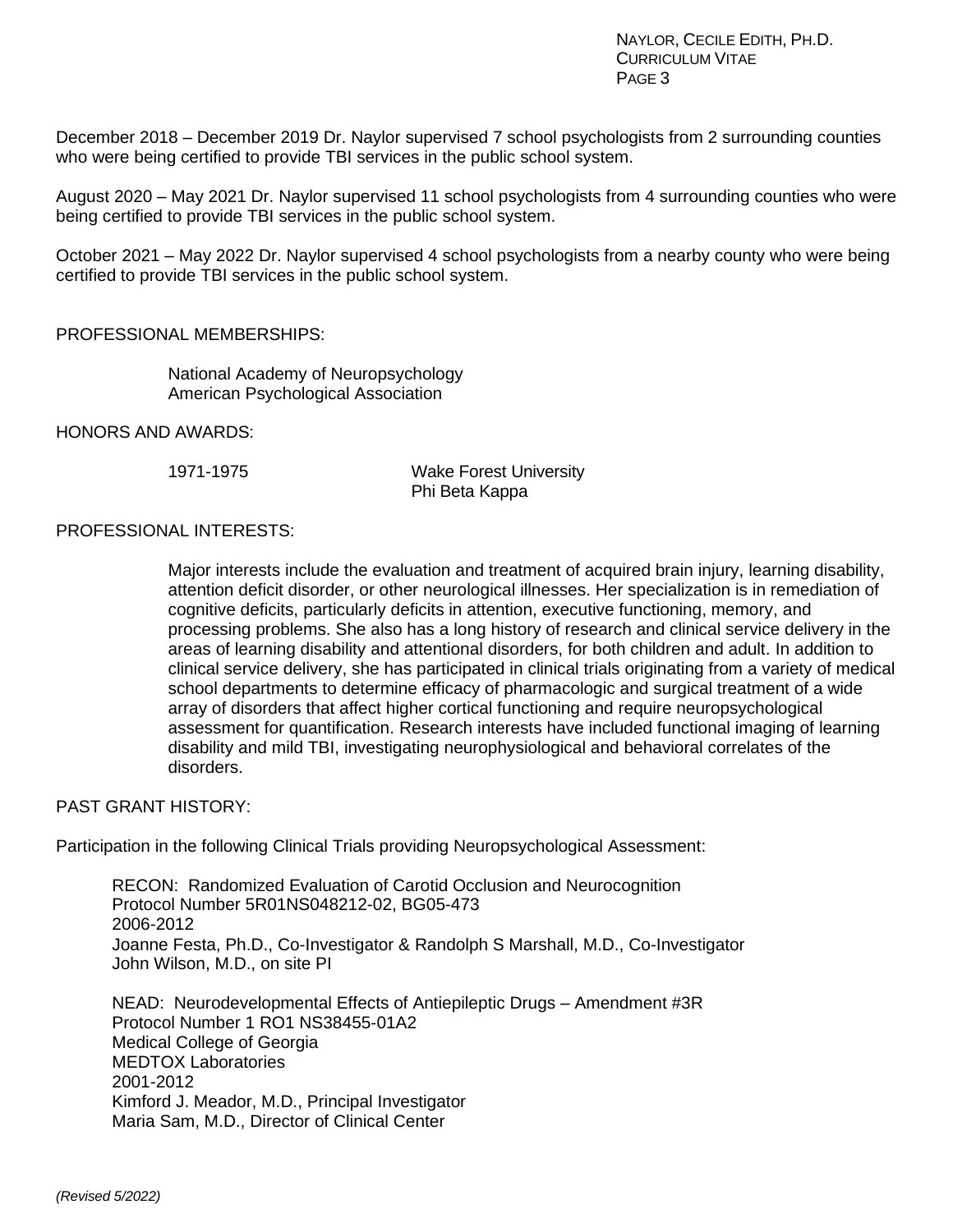SPS3: Secondary Prevention of Subcortical Strokes Protocol Number R01NS38529; CRC 2003-2012 David Lefkowitz, M.D.

Phase 2 Safety and Efficacy Study Evaluating GAD Gene Transfer to the Subthalamic Nuclei in Subjects with Advanced Parkinson's Disease (GAD2) IRB00005083 Mustafa Siddiqui, 7/16/2008

Neuropace: Responsive Neurostimulator System Pivotal Clinical Investigation (RNS System Pivotal – A Clinical Investigation) Sponsor: Neuropace, Inc. Human Protocol: IRB00000054 William Bell, 2006-2012.

ABOVE Study/Berlex Protocol 307245: A Randomized, Rater-blinded, Multicenter, Parallel-group Study Comparing the Efficacy and Safety of Betaseron 250 Subcutaneoulsy Every Other Day with Avonex 30 Intramuscularly Once per Week in Relapsing-remitting Multiple Sclerosis Patients Previously Treated with Avonex Douglas, Jeffery, 2004-2005.

ACOSOG Z0300: A Phase III Randomized Trial of the Role of While Brain Radiation Therapy in Addition to Radiosurgery in the Management of Patients with One to Three Cerebral Metastases – Amendment #2 Human Protocol: BG02-429 2003-2005 Anthony Asher, M.D., Study Chair Edward A. Levine, M.D., Group Leader

Cognitive Function After Aneurysm Surgery Trial (CFAAST) Dr. John Wilson, 2003.

Intraoperative Hypothermia for Aneurysm Surgery Trial (IHAST) BG01-260 Dr. John Wilson, 2001.

Other past grant involvement:

N01-AG-1-2106 Co-STAR/RFPL, 2008-2009. Funded writing group for Co-Star analysis of data as part of the Woman's Health Initiative.

Co-investigator of Project IV, PO1-HD-21887, NICHHD, 1993 to 1998. Neurobehavioral Definition and Subtyping of Dyslexia.

PROFESSIONAL LICENSURE:

Practicing Psychologist North Carolina State Board of Examiners of Practicing Psychologists - #1450 Licensed Health Care Provider, State of North Carolina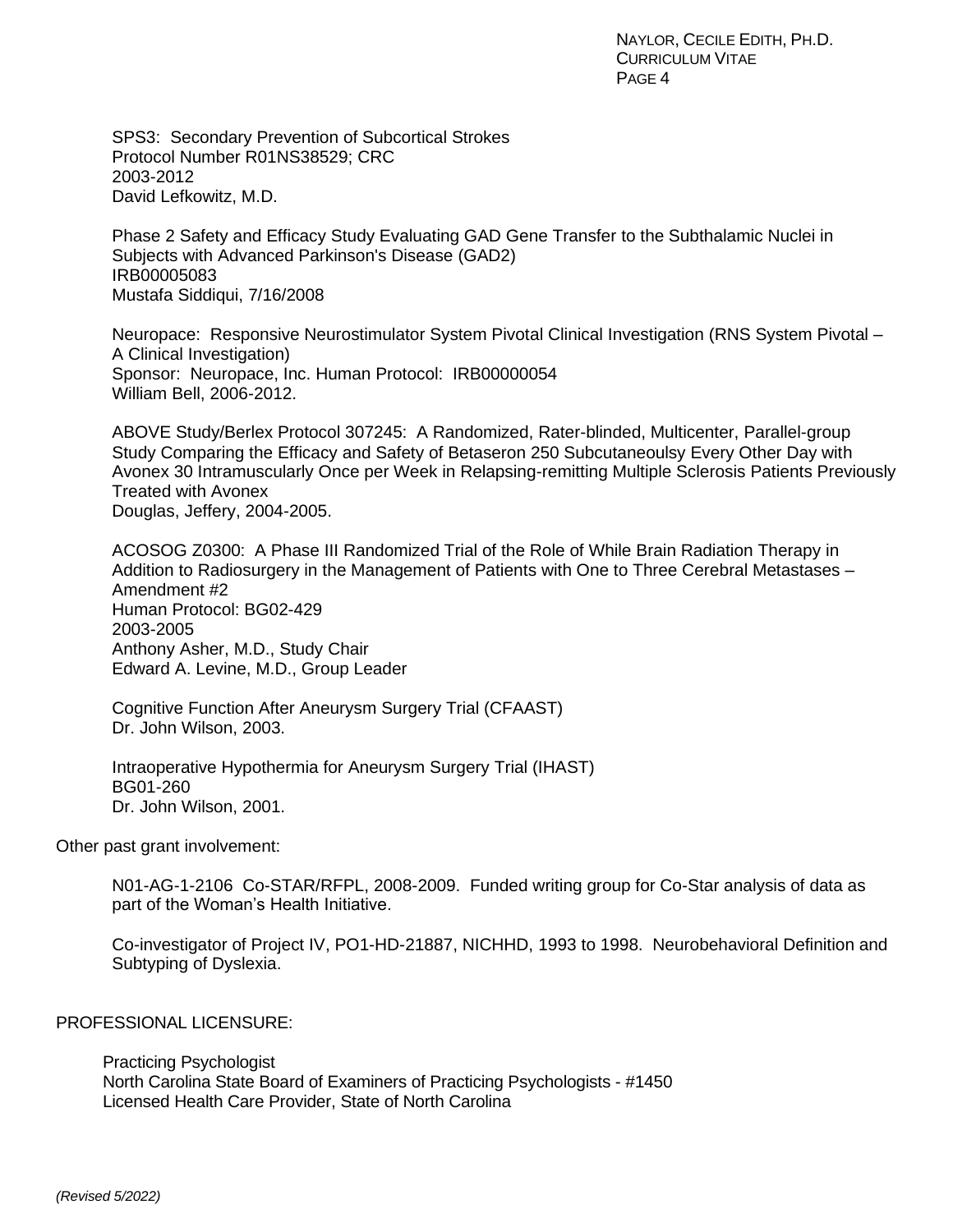NAYLOR, CECILE EDITH, PH.D. CURRICULUM VITAE PAGE<sub>5</sub>

#### BIBLIOGRAPHY:

### CHAPTERS IN BOOKS:

**Naylor C**, Felton R, Wood F. Adult outcome in developmental dyslexia. In: Pavlidis G, ed. Perspectives on dyslexia: cognition, language and treatment. Chichester, England: John Wiley & Sons 1990;2:213- 229.

**Naylor C**, Wood F, Flowers L. Physiological correlates of reading disability. In: Pavlidis G, ed. Perspectives on dyslexia: neurology, neuropsychology, and genetics. Chichester, England: John Wiley & Sons 1990;1:141-162.

Wood F, Flowers DL, **Naylor C**. Cerebral laterality in functional neuroimaging. In: Kitterle F, ed. Cerebral laterality theory and research: The Toledo Symposium. Hillsdale, New Jersey: Lawrence Erlbaum Publishers 1990;103-116.

Wood FB, Felton RH, Flowers DL, **Naylor CE**. Neurobehavioral definition of dyslexia. In: Duane DD, Gray DB, eds. The Reading Brain. Parkton, Maryland: York Press 1991;1:1-25.

#### JOURNAL ARTICLES:

Best DL, **Naylor CE**, Williams JE. Extension of color bias to young French and Italian children. Journal of Cross Cultural Psychology 1975;6:390-405.

Felton R, **Naylor C**, Wood F. Neuropsychological profile of adult dyslexics. Brain and Language 1990;39:485-497.

Flowers DL, Wood FB, **Naylor CE**. Regional cerebral blood flow correlates of language processes in reading disability. Archives of Neurology 1991;48:637-643.

Landfield PW, Applegate MD, Schmitzer-Osborne SE, **Naylor CE**. Phosphate/calcium alterations in the first stages of Alzheimer's disease: implications for etiology and pathogenesis. J Neurol Sci 1991;106:221-229.

**Naylor CE**, Wood FB, Harter MR. Event related potentials in adults diagnosed as reading disabled in childhood. Intern J Neuroscience, 1995;80:339-352.

Danhauer SC, Legault C, Bandos H, Kidwell K, Costantino J, Vaughan L, Avis NE, Rapp S, Coker LH, Naughton M, **Naylor C**, Terracciano A, Shumaker S. Positive and negative affect, depression, and cognitive processes in the Cognition in the Study of Tamoxifen and Raloxifene (Co-STAR) Trial. Neuropsychol Dev Cogn B Aging Neuropscyhol Cogn 2013;20(5):532-52.

#### ABSTRACTS:

**Naylor CE**, Harter MR. Event-related potentials and behavioral measures of letter-meaning matching in reading disabled and normal children. J Clin Exp Neuropsych 1984;6(6).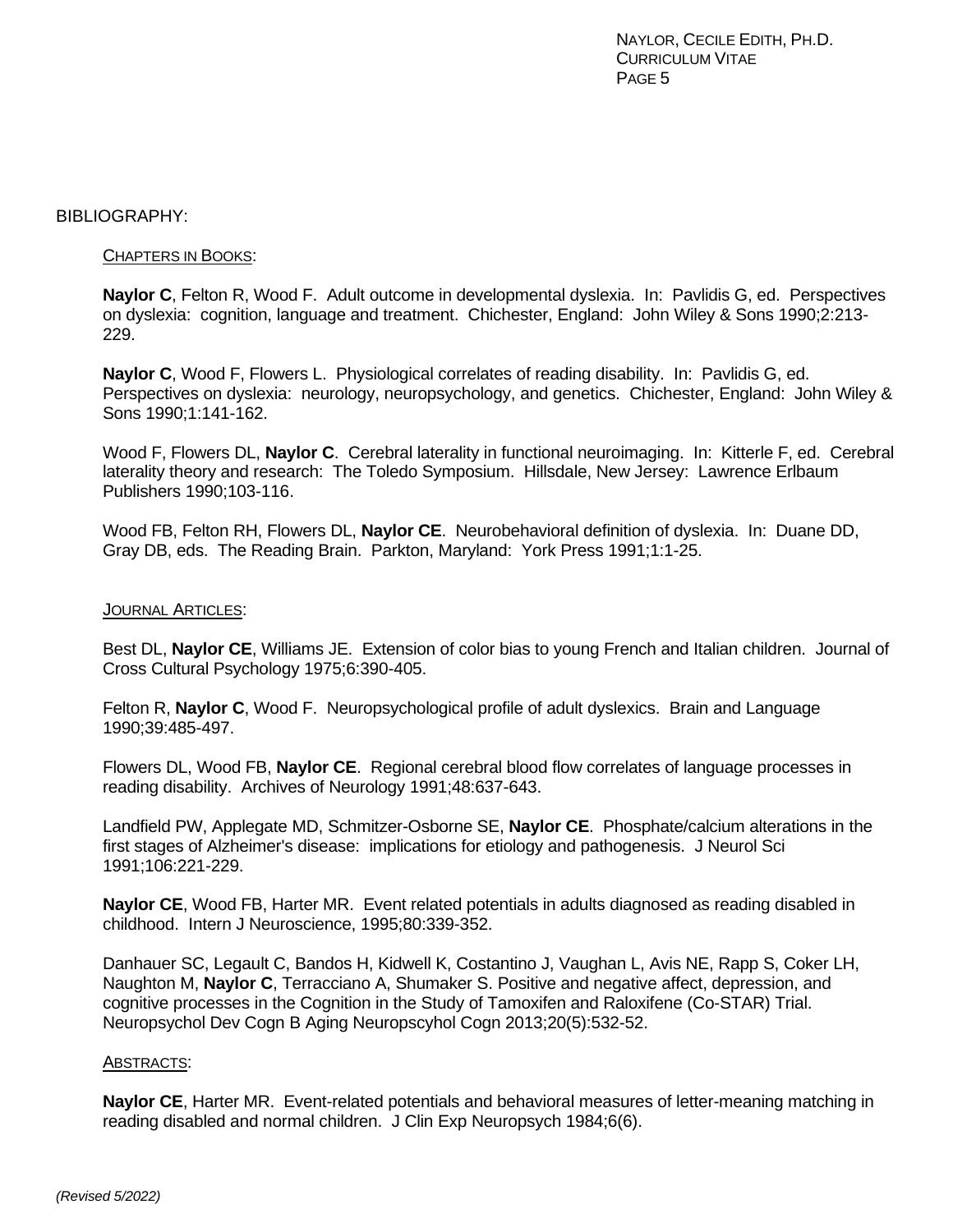**Naylor CE**, Wood FB. Lateralized memory deficits in patients with major psychopathology compared to unilateral stroke patients. Soc Neurosci Abstr 1985;11:868.

**Naylor CE**, Harter MR, Wood FB, Felton RH. Electrophysiological correlates of dyslexia in adults: A 20 year follow-up. Soc Neurosci Abstr 1987;13:1265.

Wood FB, Flowers DL, **Naylor CE**, Felton RH. Regional cerebral blood flow during orthographic task activation in adult dyslexics. J Clin Exp Neuropsychol 1988;10:34.

Felton RH, Wood FB, **Naylor CE**. Changes in neurobehavioral phenotype from childhood to adulthood: A 24-year follow-up. J Clin Exp Neuropsychol 1988;10:65.

**Naylor CE**, Wood FB. Sex differences in cortical activation patterns during an orthographic analysis task using rCBF methodology. Soc Neurosci Abstr 1988;14:749.

Wood FB, **Naylor CE**. Laterality patterns in two cognitive activation tasks using the rCBF methodology. Soc Neurosci Abstr 1988;14:750.

**Naylor CE**, Harter MR, Wood FB, Flowers DL, Brown JS. Cross validation of event-related potential (ERP) markers of adult dyslexia by regional cerebral blood flow (rCBF). Soc Neurosci Abstr 1990;16:1262.

**Naylor CE**, Wood FB, Flowers DL. Correlations between glucose utilization values from pet and peak amplitudes of ERP components in a normal standardization study. Soc Neurosci Abstr 1993;19:1493.

Wood FB, **Naylor CE**, Flowers DL. Integrative Multivariate Constructs relating components of the Visual Evoked Response, local glucose metabolism, and behavioral competence. Abstract presented at the American Electroencephalographic Society, October 1993.

**Naylor CE**, Wood FB, Garrett AS, Keyes JW. Male-female differences in posterior cortical pet glucose activation during a visual letter discrimination task. Soc Neurosci Abstr 1994;20:355.

**Naylor CE**. Cognitive rehabilitation to facilitate return to college following severe head Injury. Archives of Clinical Neuropsychology 1996;11:429.

# REPRESENTATIVE INVITED WORKSHOPS/NATIONAL MEETING PRESENTATIONS:

Wood FB, **Naylor CE**, Felton RH. Regional cerebral blood flow, electrophysiological, and behavioral morbidity in the 20 year follow-up of childhood documented dyslexia. Paper presented at the Third World Congress on Dyslexia in Chania, Crete, Greece, June 1987.

**Naylor CE**. Physiological Markers of Adults Who Were Diagnosed as Having Specific Language Disability during Childhood. Paper presented at the North Carolina Branch of the Orton Dyslexia Society, Wilson, North Carolina, March 1990.

**Naylor CE**. Psychological and Neuropsychological Assessment. Presentation at the Psychiatric Rehabilitation Training Institute, November 1990.

**Naylor CE**. Psychological and Neuropsychological Testing. Presentation for the North Carolina Department of Vocational Rehabilitation, February 1994.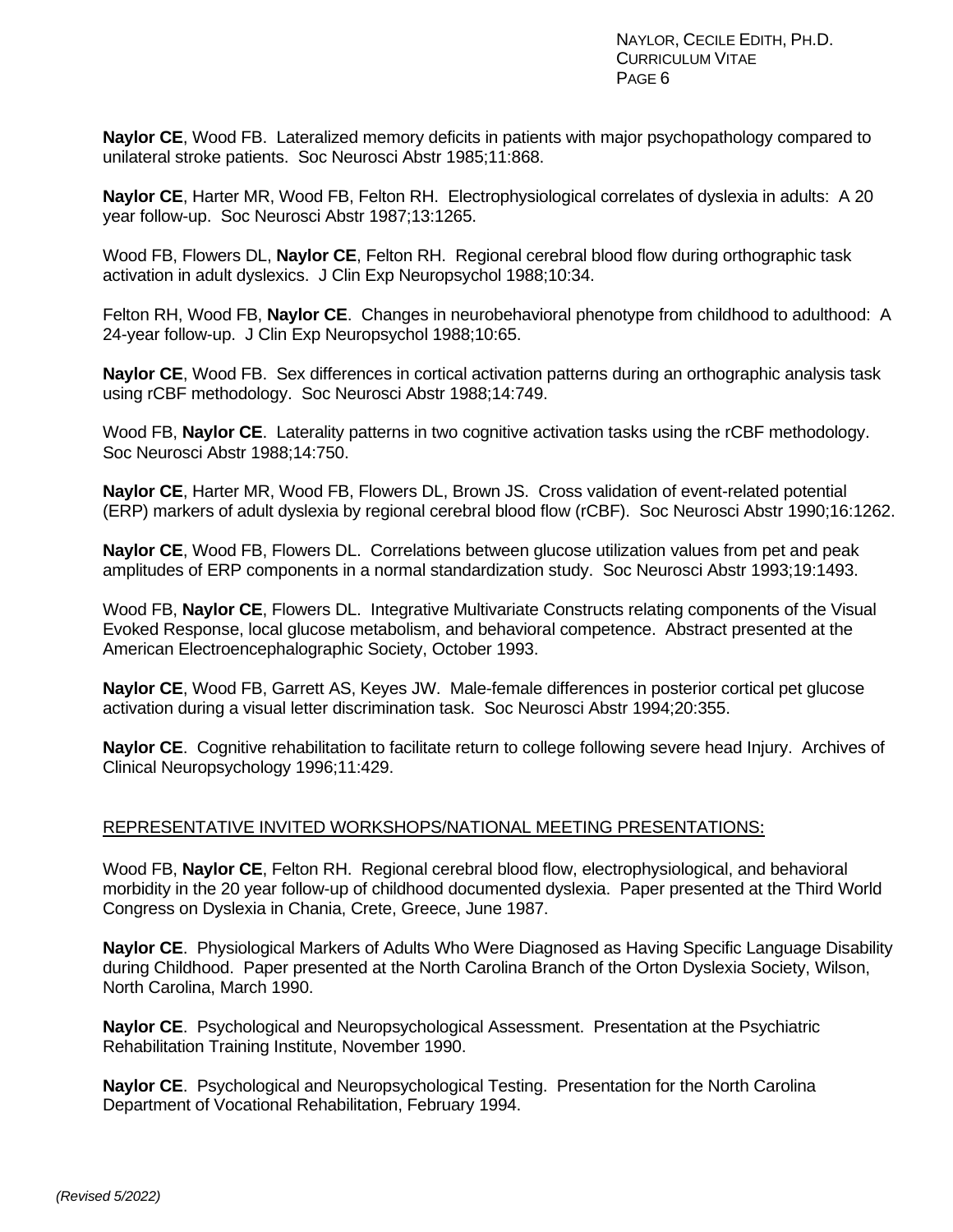**Naylor CE**, Ornelles R, Felton RH. Remedial reading instruction in severe left hemisphere injury. Paper presented at the Eighteenth Annual Postgraduate Course on Rehabilitation of the Brain Injured Adult and Child, Williamsburg, Virginia, June 1994.

**Naylor CE**. Cognitive/behavioral issues. Presentation given at the Neuroscience Conference entitled "Unscrambling the Brain" sponsored by Nursing Staff Development, Winston-Salem, NC, April 1995.

**Naylor CE**, Spach C, Ahern CA, Brooker J. Cognitive rehabilitation in patient with alexia without agraphia. Paper presented at the Nineteenth Annual Postgraduate Course on Rehabilitation of the Brain Injured Adult and Child, Williamsburg, Virginia, June 1995.

**Naylor CE**. Malingering and assessment of validity in psychotic and neurotic disorders. Presentation at Veteran's Administration Hospital in Salisbury, NC for staff education, August 1995.

**Naylor CE**, Kerr D, Ward H, Gaskins D, and Bradwell J. Cognitive Rehabilitation of Adult Acquired Brain Injury. Workshop for Northwest Area Health Education Center in Winston-Salem, NC, October 1995.

**Naylor CE**. Neuropsychological Assessment. Presentation for the North Carolina Department of Vocational Rehabilitation, August 1996.

**Naylor CE**. Neuropsychological Assessment: Differential Diagnosis of Function versus Organic Disorders. Presentation at Broughton Hospital for staff continuing education, December 1996.

**Naylor CE**, Hill DF, and Miller K. Differential Response to Treatment of Frontal Dyscontrol versus Amnesic Symptoms. Paper presented at the 23rd Annual Williamsburg Conference on Cognitive, Neuromedical, and Behavioral Aspects of Brain Injury Rehabilitation, Williamsburg, Virginia, June 1999.

**Naylor, CE**. Traumatic Brain Injury. Presentation for Key Risk Case Management, May 2001.

**Naylor CE**. Neuropsychological Assessment and Treatment. Invited lecturer for one week course at University of KwaZulu-Natal, Durban, South Africa, June 2001.

**Naylor CE**, Hill DF. Cognitive Rehabilitation: Illustrative Reading Cases. Presentation at the June Orton Conference, Winston-Salem, NC, June 2002.

**Naylor CE**. What is Neuropsychology? Presentation at BestHealth, Winston-Salem, NC, August 14, 2003.

**Naylor CE**. Neuropsychological Assessment of ADHD and Differential Diagnosis. Presentation at workshop entitled ADHD: Developmental Assessment and Treatment Issues, March 2003.

**Naylor CE**. Cognitive Rehabilitation: Illustrative Cases. Presentation at Breakthroughs to Literacy, Brendle Recital Hall, WFU, Winston-Salem, September 2003.

**Naylor CE**. Neuropsychological Testing. Presentation at the Vascular Dementia Workshop, Graylyn Conference Center, Winston-Salem, NC, September 2005.

**Naylor CE**. Role of the Neuropsychologist. Presentation at the workshop entitled A Comprehensive Approach to Epilepsy, WFUSM, June 2006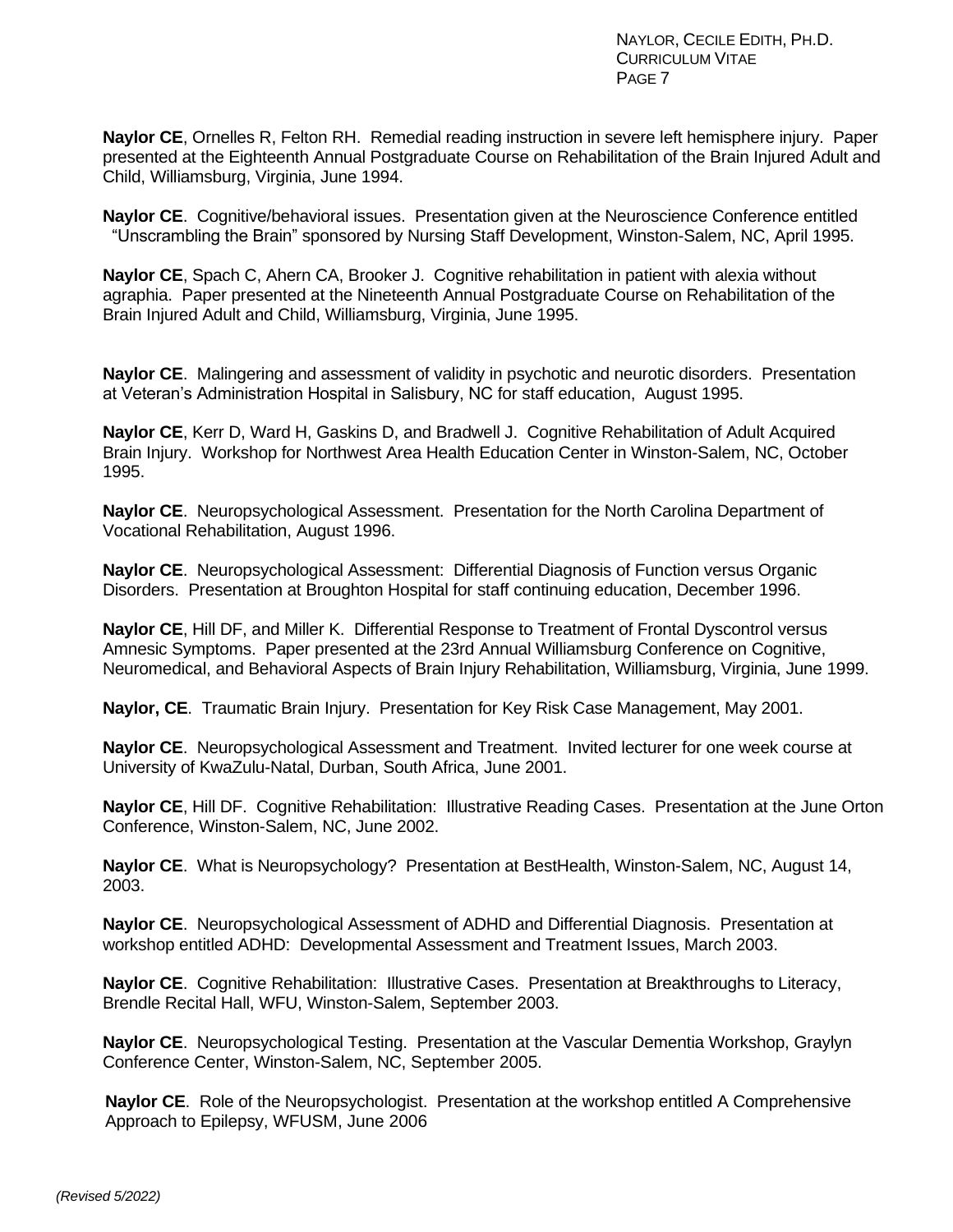**Naylor CE**. Attention! Presentation at BestHealth, Winston-Salem, NC, October 23, 2006.

**Naylor CE**. Memory. Presentation to Senior Adult Council, Winston-Salem, NC, March 2008.

**Naylor CE**. Cognitive Deficits in Schizophrenia. Presentation at the Brain Awareness Symposium hosted by Targecept, March 2008.

**Naylor CE**. Neuropsychological Assessment: What do the Results Mean? Presentation at NorthwestAHEC workshop entitled Mild Traumatic Brain Injury – an Interdisciplinary Approach, August 2008.

**Naylor CE**. Dispelling the Dyslexia Myths. Presentation at BestHealth, Winston-Salem, NC, August 2008.

**Naylor CE**. Cognitive Assessment Prior to DBS Placement in Parkinson's Disease. Presentation as part of AHEC series 3<sup>rd</sup> Annual New Horizons in Diagnosis and Treatment of Neurological Disorders, Winston-Salem, NC, December 5, 2008.

**Naylor CE**. Cognitive Measures in CoSTAR. Presentation at the workshop entitled Cognition and Cancer: Broadening the Dialogue, March 2009.

**Naylor CE**. Role of the Neuropsychologist. Presentation at the workshop entitled A Comprehensive Approach to Epilepsy, WFUSM, August 2009.

**Naylor CE** and Decker P. Rebuilding a Meaningful Life: The Importance of Giving. Sermon at the Unitarian Universalist Fellowship of Winston Salem, October 2009.

**Naylor CE.** What is Neuropsychology? Presentation to MedClub at West Forsyth High School, Clemmons, NC, January 2010.

**Naylor CE.** Neuropsychological Assessment and Treatment in Rehabilitation. Presentation to PT students at WSSU, Feb 22, 2017.

**Naylor CE.** Neuropsychological Assessment and Treatment in Rehabilitation. Presentation to PT students at WSSU, Jan 11, 2018.

## GRADUATE STUDENTS TRAINED/ADVISED:

Ed Schicatano, WFU Neuroscience Doctoral student, 1990-91 Lesley Hart, WFU Graduate Student, early 90's Chuck Ahern, Doctoral intern from at UC-Berkley, 1994 Amy Garrett, WFU Neuroscience Doctoral student, 1994-5 Pamela Pepper, Post-Doctoral Fellowship, UNC-CH, mid 90's Lynn Bever, Doctoral intern from Rosalind Franklin Univ. of Health Sciences, Chicago, Ill., 2002-2003 Nelson Adams, Post-Doctoral Fellowship, WSSU, 2004-5 Stephen Malcolm, Master's intern from ASU, 2007-8 Lowell Sollenberger, Doctoral intern from Indiana University of Pennsylvania, 2008 Linda McWhorter, Doctoral intern from UNC-C, July 2009 to May 2010 Eboni Hedgepeth, Doctoral intern from UNC-C, August 2009 to May 2010 Mae Jesneck, Doctoral intern from Union Institute and University, August 2009 to May 2010 Stephen Malcolm, Doctoral intern from Massey University, Auckland, New Zealand, 2009 Jared Cook, Master's intern from ASU, June 2010 to August 2011